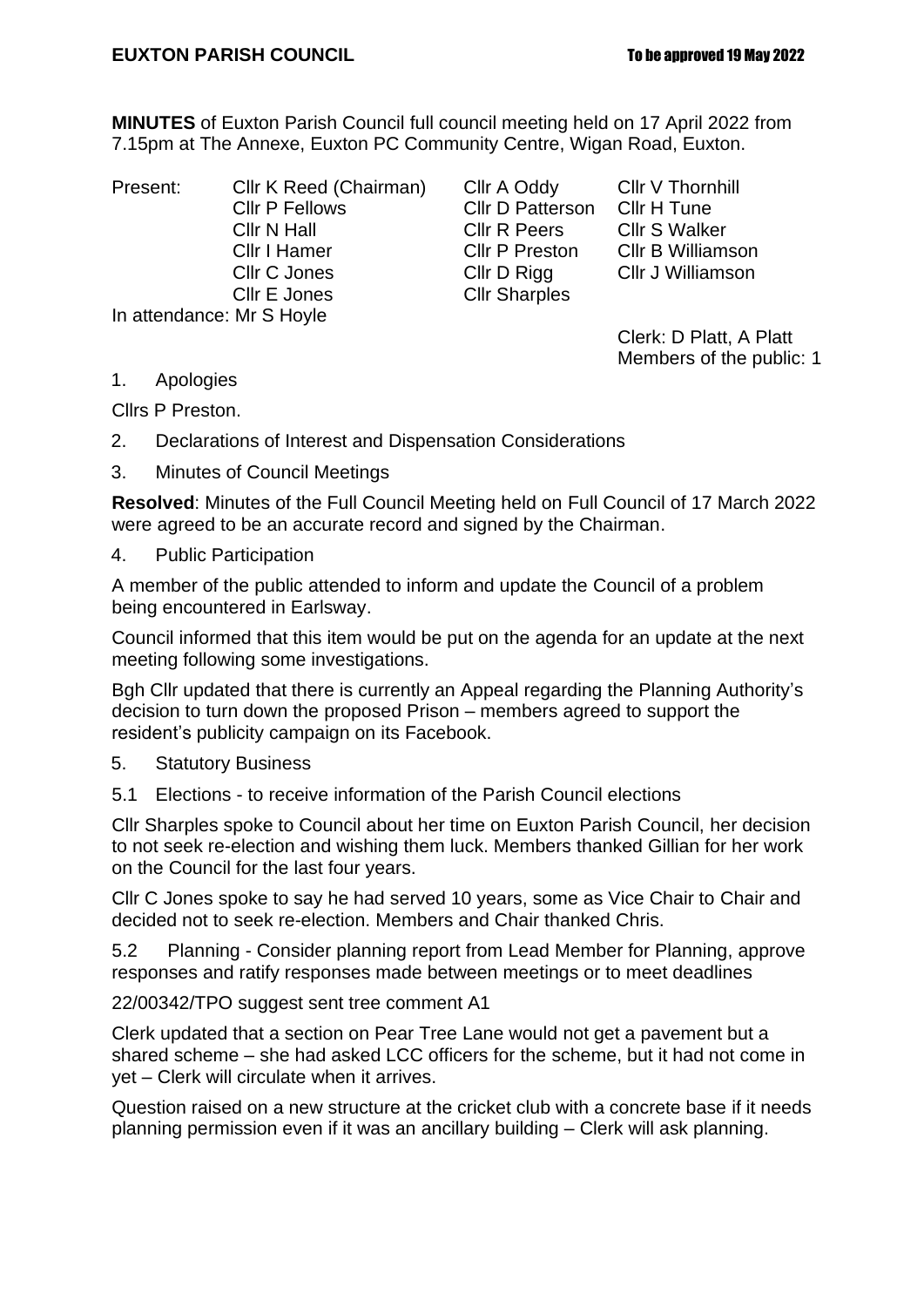.

- 6. Financial Items
- 6.1 Approve Expenditures for this month, and any submitted after the agenda.

**Resolved**: Council approved the listed expenditures (see Appendix 1).

- 6.2 Receive financial reports (Item withdrawn)
- 6.3 Receive information of the receipt of the Precept (verbal)
- Has not been received.
- 6.4 Approve the year-end figures to 31 March 2022

**Resolved**: Council approved the presented figures.

7. Lancashire County Council Spid Policy, Procedure & Questionnaire – Consultation, distributed to Cllrs emails 13/04/22

**Resolved**: Council to respond to the questionnaire about the new policy in regards to making the Spids, in future, not permanent as this would probably make councils think again about investing in permanent Spids. Clerk to invite the Deputy Police & Crime Commissioner to the village to see Euxton's Spids in action and raise awareness to the PCC of LCCs new policy change.

8. Chorley Council Climate Change Strategy

**Resolved**: Council responded:

- Council would like to respond that it thanks Chorley for its efforts and plans to tackle climate change in Chorley.
- It would add that the prevention of further loss of green spaces, fields and in particular Green Belt land in Euxton would go along way to the goals to reduce carbon emissions - also, the prevention of loss of trees and more tree planting.
- On the issue of losing trees it would like to draw your attention to the plans Euxton PC put forward to Chorley in August 2020, via Planning and to which, despite much chasing has not received a response or plan of action. Council wonders if you, in your task to tackle climate change could action the Parish Council's suggestions to protect trees in our area. See reports attached.
- 9. Matters for information

Brookwood Way – it was reported that the lines on the road near the school had worn away. Members discussed if a crossing had ever been discussed or planned for this school site.

Members asked if LCC had updated about the footpaths on Runshaw Lane and the one between Pear Tree & Whinney Lane – Clerk reported no despite chases.

Members were reminded about the Skip Day on Greenside.

Bowling Club has asked for anti-vandal paint to be refreshed on the fencing.

Councillor raised disappointment at seeing on a political leaflet that the Milestone Meadow refurbishment was being used whilst the Euxton Parish Council was still 'on hold' by the CEO regarding its adoption. Clerk would ask for an update from the CEO.

The Chairman declared the public part of the meeting closed.